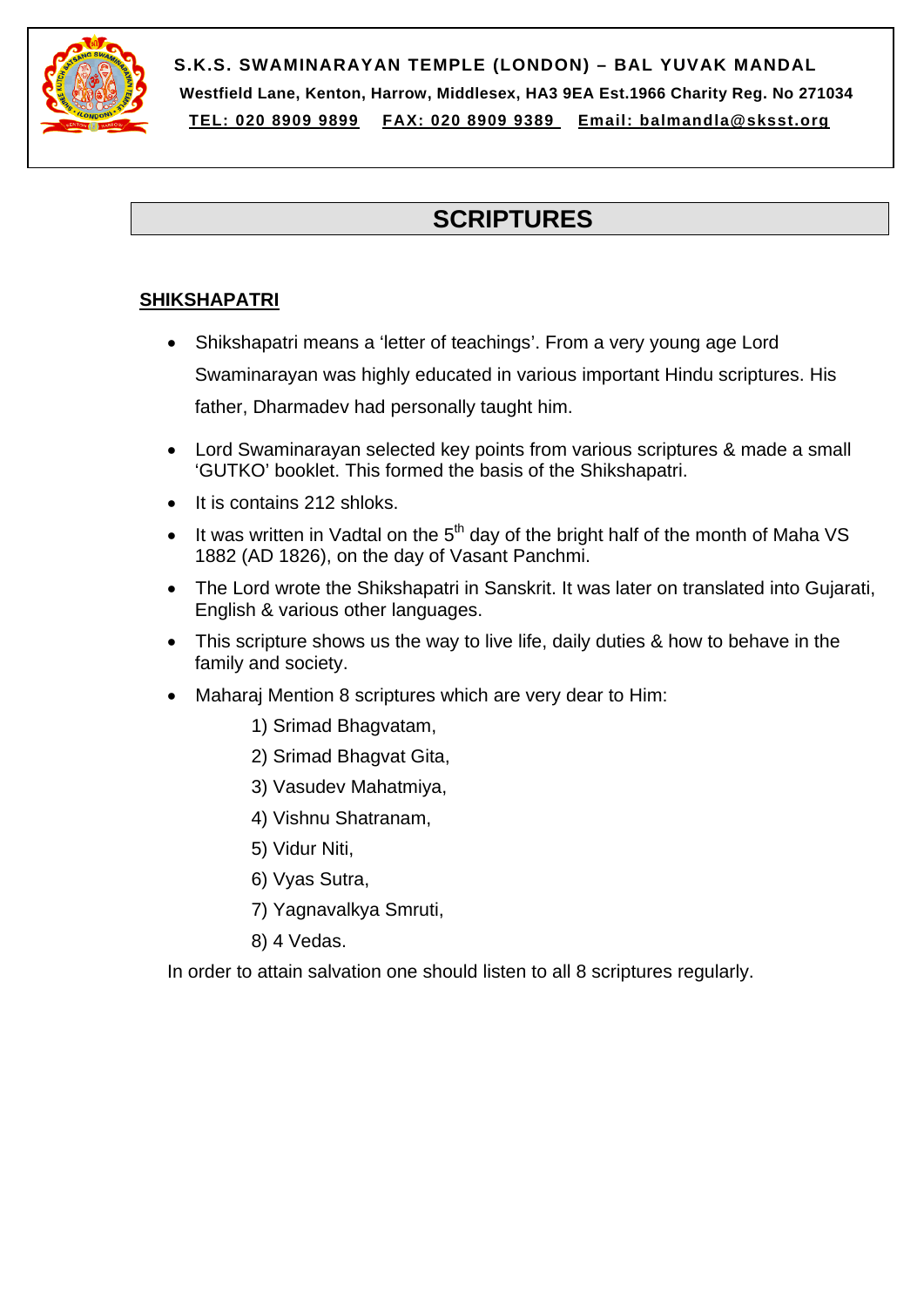

**S.K.S. SWAMINARAYAN TEMPLE (LONDON) – BAL YUVAK MANDAL Westfield Lane, Kenton, Harrow, Middlesex, HA3 9EA Est.1966 Charity Reg. No 271034 TEL: 020 8909 9899 FAX: 020 8909 9389 Email: balmandla@sksst.org**

#### **VACHNAMRUT**

- The Vachnamrut is a nectar of all spiritual & philosophical knowledge.
- It contains all the spiritual & philosophical understanding of questions asked by various saints & devotees. With replies to the question given by Lord Swaminarayan. Many times the Lord asks & answers the questions.
- Each Vachanamrut starts with the day, month, year, time, place where the discourse was given, who attended the discourse, who asked questions, etc
- The great Saints Muktanand Swami, Gopalanand Swami, Nityanand Swami, Shukanand Swami & Brahamand Swami heard and compiled the original words of Lord Swaminarayan and got them authenticated by Him.
- There were thousands of Vachnamruts but our Lord has selected 273 Vachnamrut's.
- Note: Discrepancy of date in last Vachnamrut: this is due to use of different calendar (the last vachnamrut is dated after Maharaj returned to Akshardham i.e. after He passed away; at the time the Gujarat and Saurashtra calenders were slightly different).

# **SHREEMAD SATSANJIJEEVAN**

- Shreemad Satsangijivan is the main divine scripture describing the life of Lord Swaminarayan from his arrival to the earth until departure from earth. It describes his Philosophy & profound spiritual knowledge with ardent & staunch devotion, non-attachment towards worldly objects, the way for ultimate redemption, the way to get rid of the obstacles, and the bliss in Akshardham.
- The great Saint Shatanand swami wrote this scripture, through the divine inspiration & request of the Lord. Shatanand swami compiled the scripture sitting next to the Lord. The Lord would read each chapter and approve it.
- The scripture written in Sanskrit contains 360 chapters.
	- $\geqslant 60$  in the first Prakaran
	- $\geq$  59 in the second Prakaran
	- $\geqslant$  64 in the third Prakaran
	- $\geq 108$  in the fourth Prakaran
	- $\geqslant$  69 in the fifth Prakaran
- When the Lord departed earth to akshardham, saints & devotees were heartbroken, sadness filled the air. It was at this point that the scripture was recited.